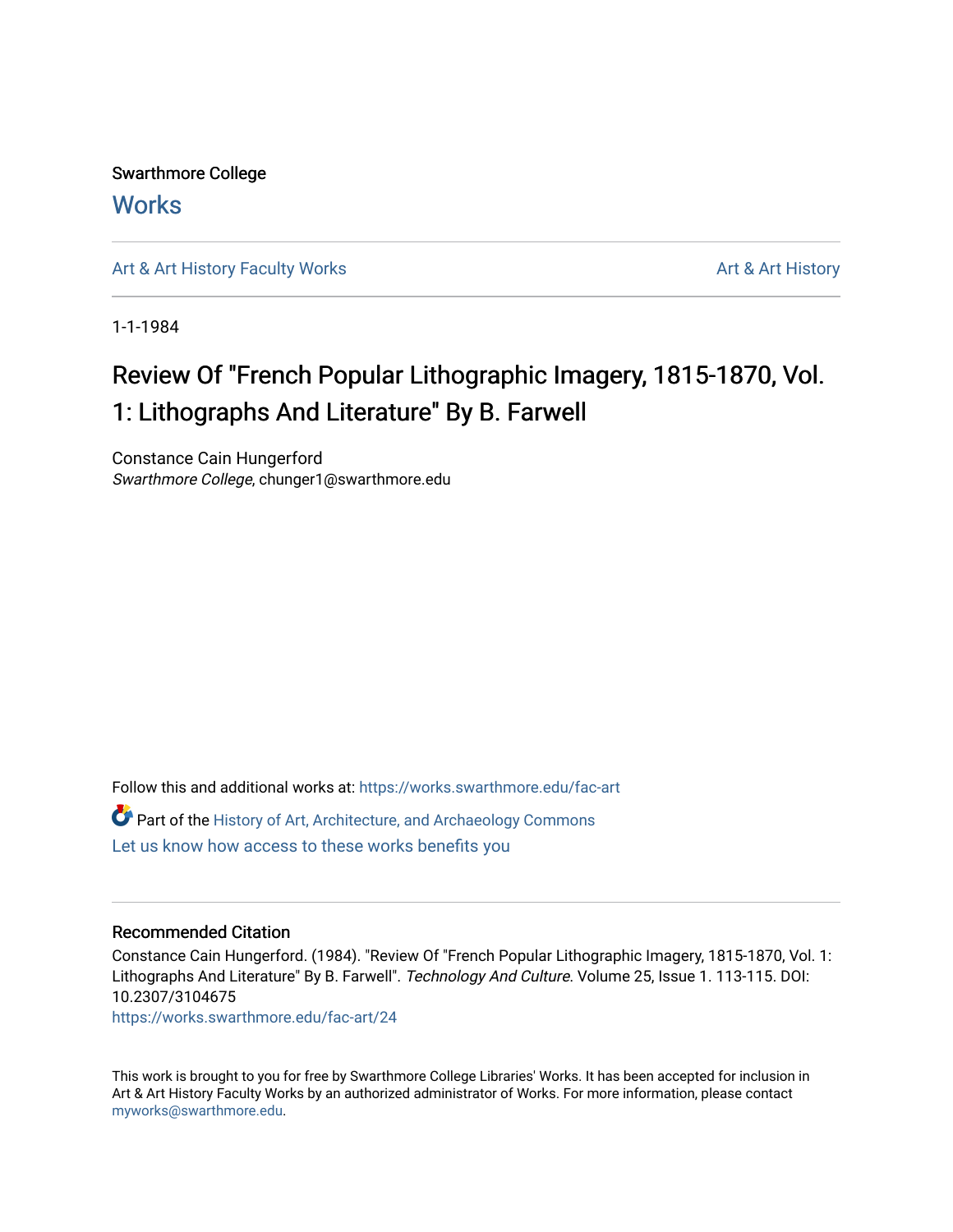

French Popular Lithographic Imagery 1815-1870. Vol. 1: Lithographs and Literature by Beatrice Farwell Review by: Constance Cain Hungerford Technology and Culture, Vol. 25, No. 1 (Jan., 1984), pp. 113-115 Published by: [The Johns Hopkins University Press](http://www.jstor.org/action/showPublisher?publisherCode=jhup) and the [Society for the History of Technology](http://www.jstor.org/action/showPublisher?publisherCode=shot) Stable URL: [http://www.jstor.org/stable/3104675](http://www.jstor.org/stable/3104675?origin=JSTOR-pdf) Accessed: 12/01/2015 16:21

Your use of the JSTOR archive indicates your acceptance of the Terms & Conditions of Use, available at <http://www.jstor.org/page/info/about/policies/terms.jsp>

JSTOR is a not-for-profit service that helps scholars, researchers, and students discover, use, and build upon a wide range of content in a trusted digital archive. We use information technology and tools to increase productivity and facilitate new forms of scholarship. For more information about JSTOR, please contact support@jstor.org.



*The Johns Hopkins University Press* and *Society for the History of Technology* are collaborating with JSTOR to digitize, preserve and extend access to *Technology and Culture.*

http://www.jstor.org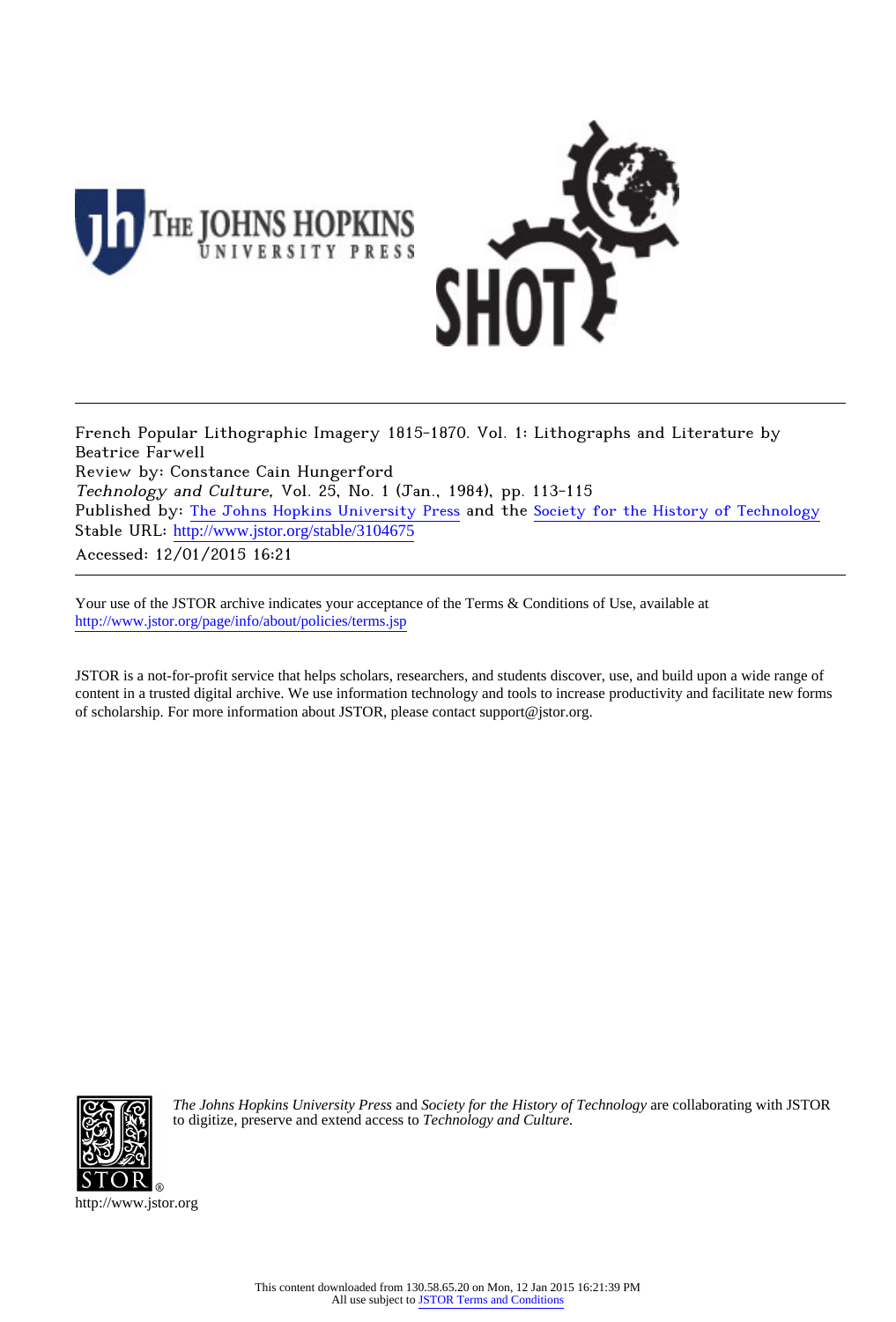**French sources. Professor Habib and his students have already established a firm methodology for continuing studies of that kind.** 

**LOREN MICHAEL\*** 

**French Popular Lithographic Imagery 1815-1870. Vol. 1: Lithographs and Literature. By Beatrice Farwell. Chicago: University of Chicago Press, 1981. Pp. ix+104; microfiche illustrations, bibliography. \$55.00.** 

**The proliferation of imagery, in forms as diverse as photojournalism and advertising, cartoons, postcards, product packaging, family snapshots, art facsimiles, and television, together with the nature of that imagery, constitute a fundamental, though still not fully appreciated, characteristic of the modern era. The perfecting of photography and photomechanical reproductive processes accelerated this development. But it was the invention and commercial application of lithography that inaugurated the revolution. Lithography**  has hitherto been studied—in historical surveys, exhibitions, mono**graphs on individuals like Daumier and Toulouse-Lautrec, and technical explanations-almost exclusively as a medium of aesthetic accomplishment, a means used by a small number of acknowledged masters to create works of art which subsequently were collected by elite connoisseurs and conserved in museum print rooms. Now Beatrice Farwell, in a publication focusing on France from 1815, when lithography was introduced, to 1870, when it was superseded commercially by other processes, provides the foundation for undertaking a major reassessment of lithography's importance and role in the evolution of modern culture and society.** 

**Lithographs and Literature is the first of a planned twelve-volume series in which Farwell will make widely accessible for the first time an awesome sampling of lithographs from the unusual holdings of the Cabinet des estampes at the Bibliotheque nationale (Paris), which because of copyright laws became the repository not only of works of accepted artistic merit but also of the ephemera mass-produced for a bourgeois and working-class market. It is this "popular" imagery on which Farwell concentrates, using subject and numerical representativeness, rather than aesthetic quality or the fame of the designer, as the criteria for selection and organization. Originating as newspaper caricatures and prints published and sold individually or in sets and then frequently framed and hung on walls, such lithographs encom-** 

**\*DR. MICHAEL, consultant to the Franklin Institute and the National Museum of American History, is currently working on a study of hydrologic engineering, hydroelectric power, and the emergence of technocracy in 20th-century India.**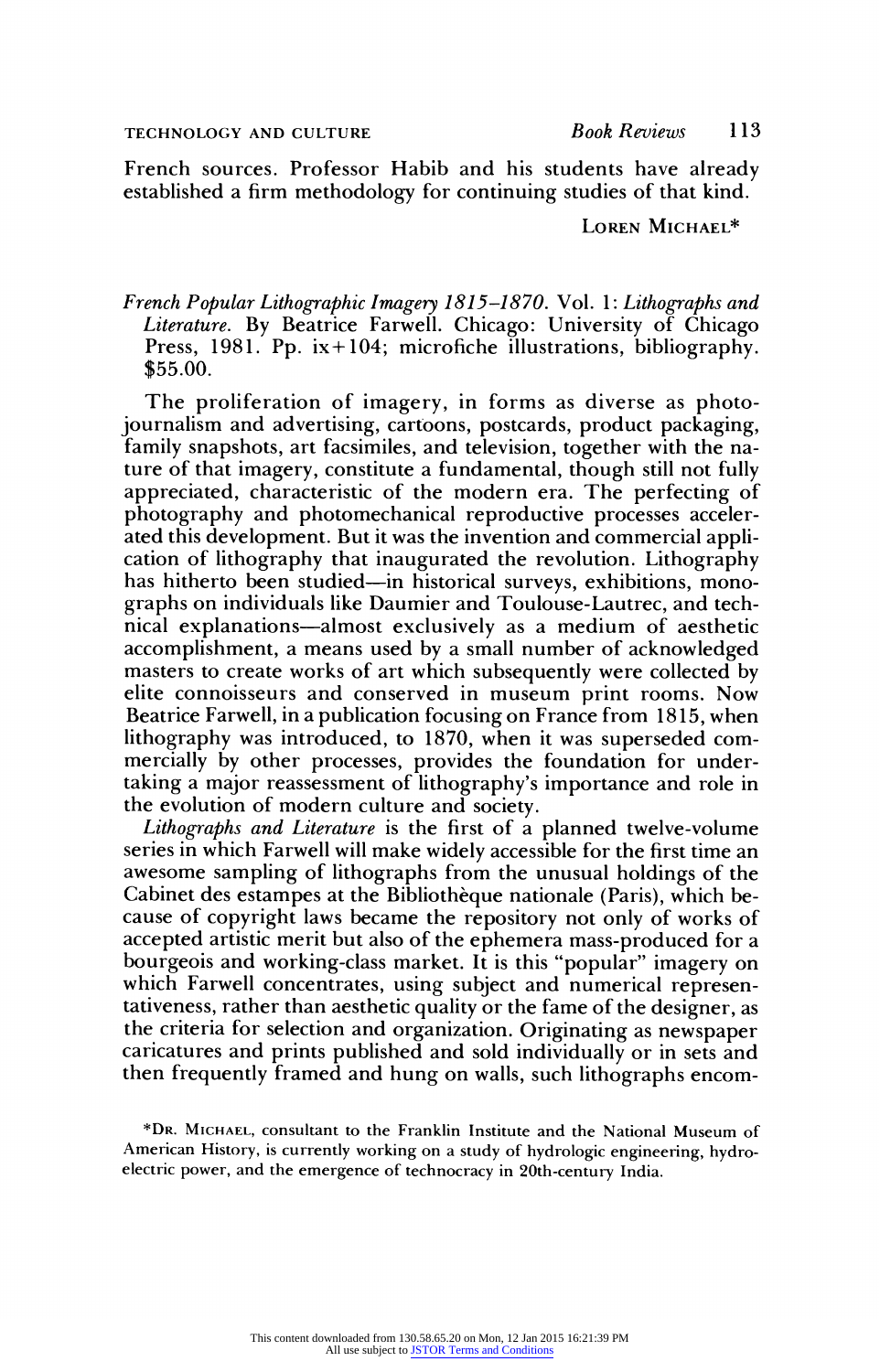**pass reproductions of art, political satire, pornography, scenes of ordinary life, and depictions of historical events and exotic lands. They may be clumsily executed by anonymous artisans and conventionally sentimental, vulgar, or even offensive in content. But as they "visually record the dreams and realities" (p. vii) of their 19th-century audiences, they offer historians an exceptional resource.** 

**The author, an art historian, has been a pioneer in exploring the "media explosion" (p. 2) and its significance for 19th-century art; she is one of a growing number of scholars who have turned to popular imagery in several media as a source for paintings by artists like Courbet, Manet, and Degas. Farwell is more concerned here, however, with demonstrating the relevance of popular lithography to other fields, among them literature and social history. The 492 lithographs reproduced in this first volume include illustrations to plays, operas, poems, and novels by great writers ranging from La Fontaine, Lesage, Moliere, and Shakespeare to contemporary romantics like Hugo,**  Dumas père, Walter Scott, and George Sand. Numbers, though, reveal **that literature like the serialized novels of Eugene Sue, the Napoleonic songs of Beranger, and Harriet Beecher Stowe's Uncle Tom's Cabin was even more favored by the public. In addition, Farwell presents abundant lithographs of environments, interests, and customs paralleling those described by 19th-century French authors, notably Baudelaire, Balzac, and Flaubert, together with portraits and caricatures of celebrated writers and images that reflect current attitudes and such preoccupations as the nature of educated women, the bohemian life-styles of writers, and the controversy between classicism and Romanticism.** 

**Farwell says explicitly that this project is not a definitive study but rather is intended to provide a research tool for others, and her essay prefacing the catalog specifications is accordingly a brief twenty-seven pages, classifying and surveying the lithographs. She is nonetheless provocative in bringing forward larger topics, for example, the relationship between "high" literature and that of lesser quality but greater circulation; the relevance of economic, social, and industrial changes that fostered popular art and literature; and the extent to which lengthier descriptions in literature dealing with contemporary life were stimulated by the exposure of authors to prints detailing their subjects.** 

**Future volumes in the series will deal with the themes of portraits and types, urban and military genre, the city, the country, piety and the family, love and courtship, contemporary events and caricature, historicism and exoticism, tourism and travel, pin-ups and erotica, and lithography in art and commerce. Ultimately some 5,000 lithographs will be presented-and at relatively modest cost, since the high-quality reproductions of each work are in microfiche form (usefully accompanied by B.N. negative numbers and instructions for photo orders). Though specialists will still need to journey to Paris to**